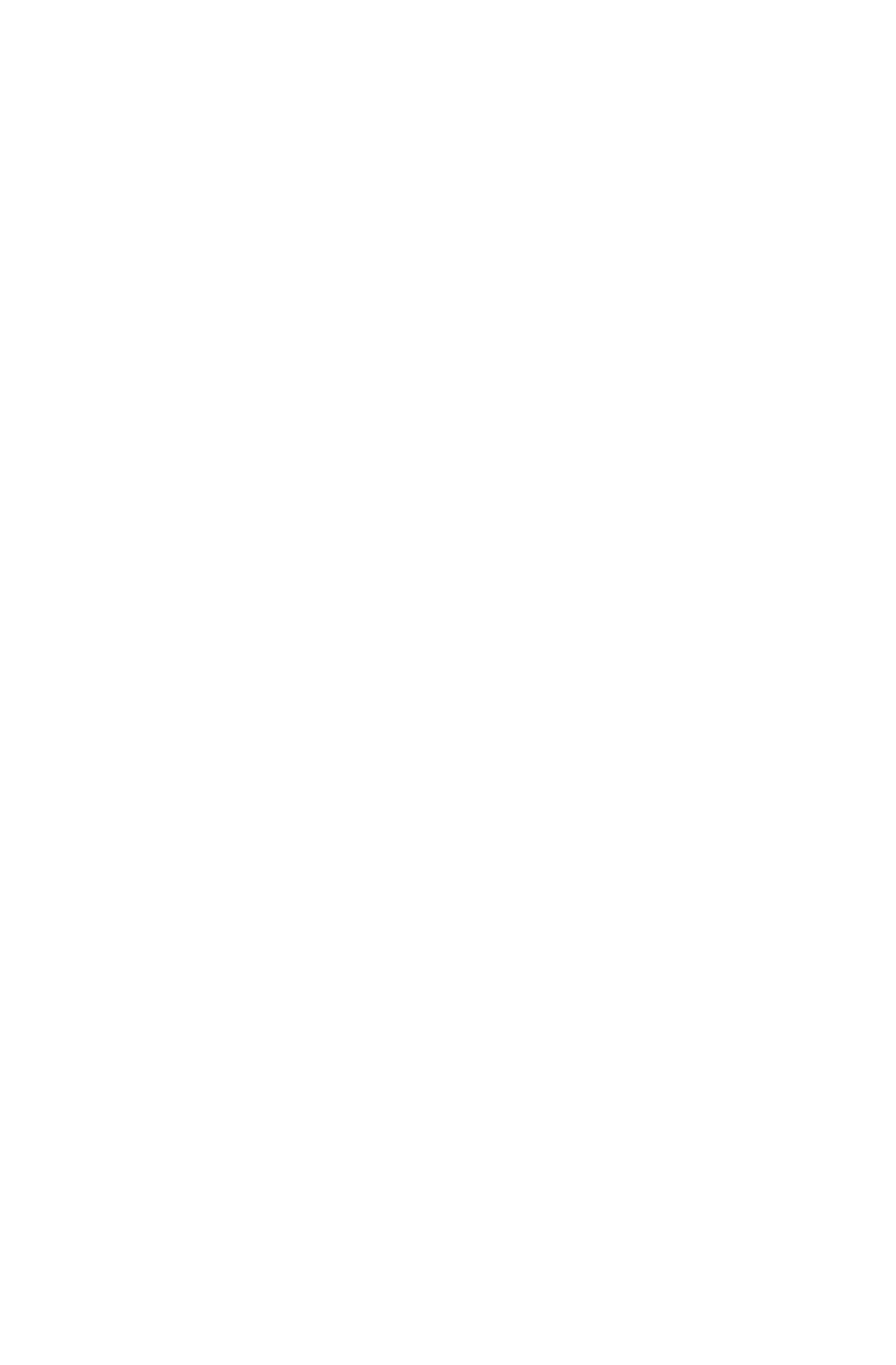### STUDIES IN CHRISTIAN - MUSLIM RELATIONS - VOL 8-2





Belleville, Ontario, Canada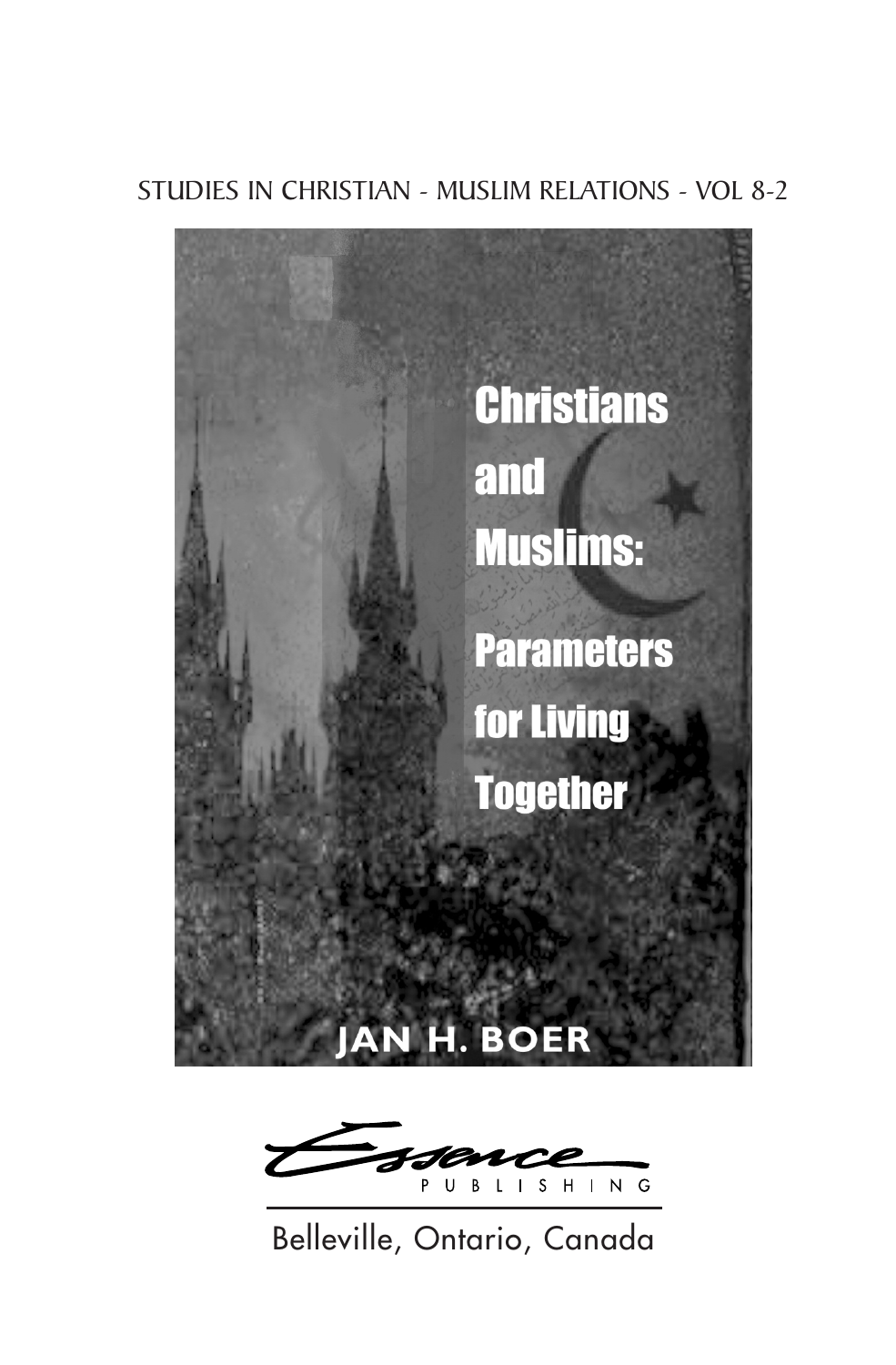### *Christians and Muslims: Parameters for Living Together Studies in Christian–Muslim Relations Volume 8, Part 2*

### Copyright © 2009, Jan H. Boer

*This book series is my contribution to the healing of Nigeria's religious relationships. Anyone who shares my goal of healing may freely use any of this material, provided the information is correct and credit is given to both original author and myself. For anyone with other goals, no part of this book may be reproduced in any shape or form without written permission from the author, the usual exception being brief quotes for review purposes.*

Scripture taken from the HOLY BIBLE, NEW INTERNATIONAL VERSION ®. Copyright © 1973, 1978, 1984 by International Bible Society. Used by permission of Zondervan Publishing House. All rights reserved.

#### **Library and Archives Canada Cataloguing in Publication**

Boer, Jan H. (Jan Harm), 1938-Christians and Muslims : parameters for living together / Jan Boer.(Studies in Christian-Muslim relations ; v. 8) Accompanied by CD.Includes bibliographical references and index. ISBN 978-1-55452-408-2.--ISBN 978-1-55452-409-9 (LSI ed.) 1. Christianity and other religions--Nigeria--Islam. 2. Islam--Nigeria--Relations-- Christianity. 3. Nigeria--Religion. I. Title. II. Series:°Boer, Jan H. (Jan Harm), 1938- . Studies in Christian-Muslim relations BL2470.N5B618 2009 261.2'709669 C2009-903361-5

#### **For more information please contact the author at:** E-mail boerjf@hotmail.com Web site: www.SocialTheology.com

#### **Nigerian Edition 2009** by *More Books*

www.NigerianMissions.org E-mail: morebooks4you@yahoo.com Distributed by ACTS Bookstores at TCNN, Bukuru, Plateau State, and around Nigeria.

*Essence Publishing* is a Christian Book Publisher dedicated to furthering the work of Christ through the written word. For more information, contact:

> 20 Hanna Court, Belleville, Ontario, Canada K8P 5J2 Phone: 1-800-238-6376 • Fax: (613) 962-3055 E-mail: info@essence-publishing.com Web site: www.essence-publishing.com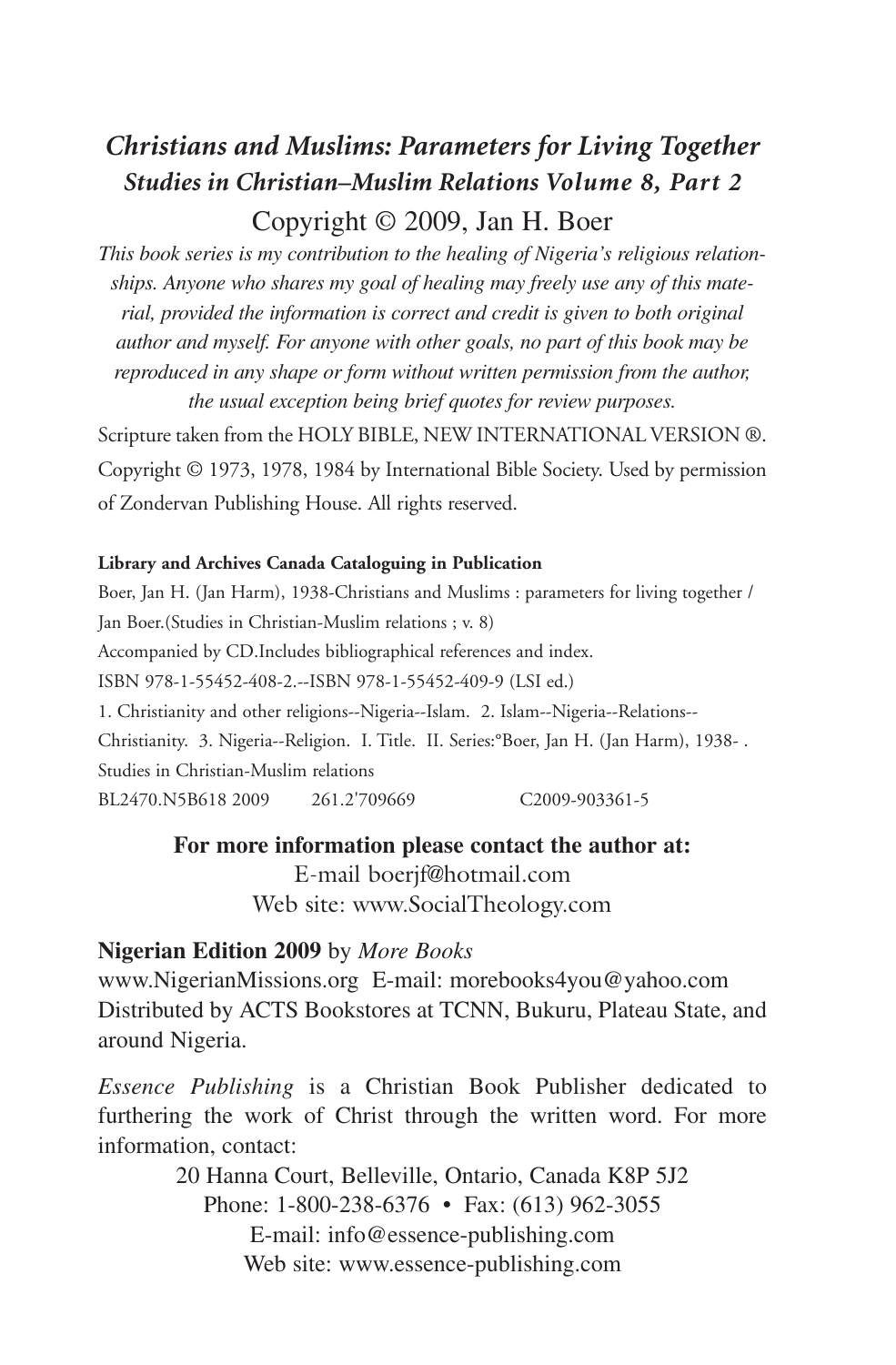*Don't have anything to do with foolish and stupid arguments, because you know they produce quarrels. And the Lord's servant must not quarrel; instead, he must be kind to everyone, able to teach, not resentful. Those who oppose him he must gently instruct, in the hope that God will grant them repentance leading them to a knowledge of the truth.*

*The Apostle Paul (2 Timothy 2:23-25)*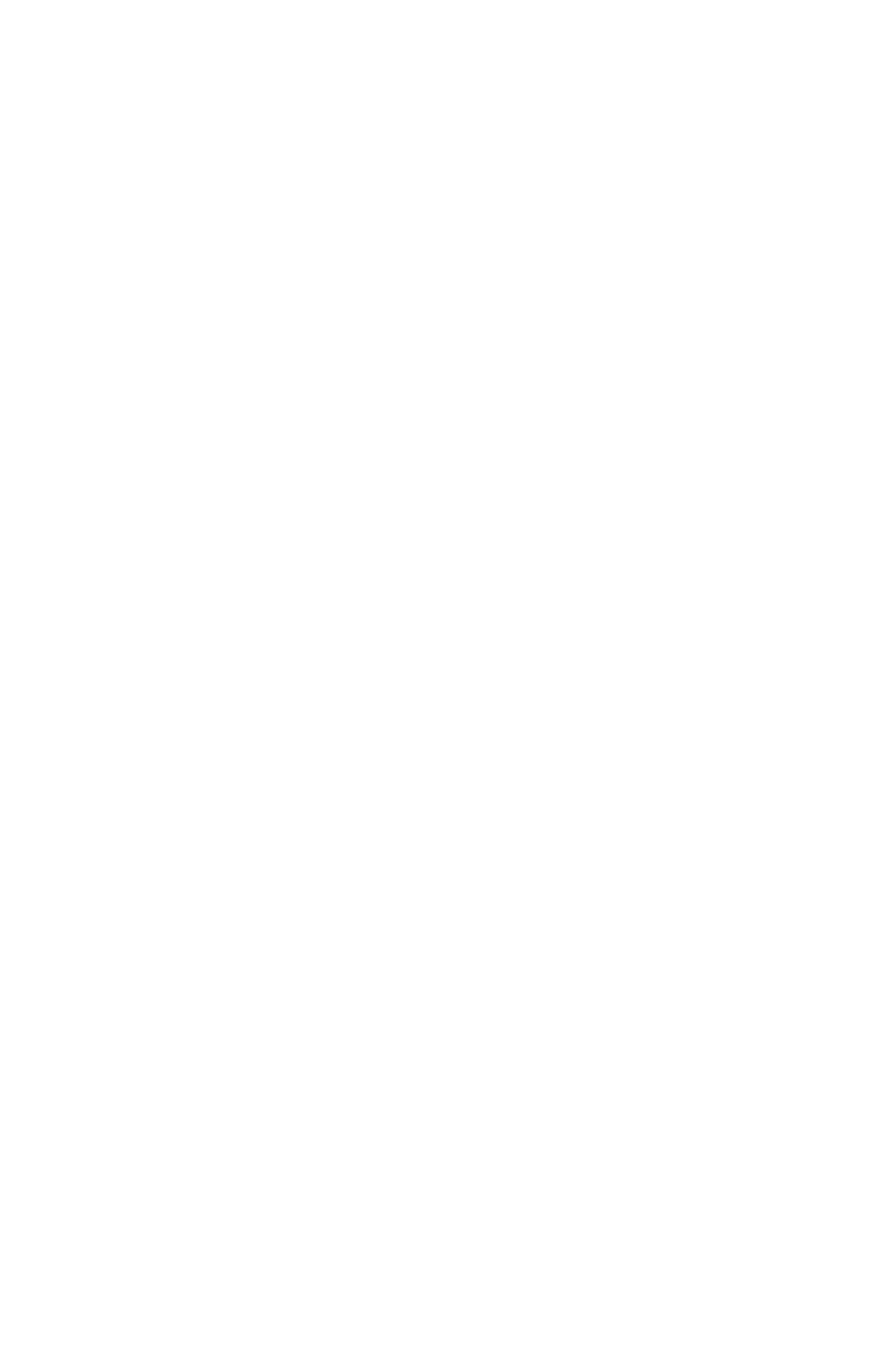### **Dedication**

**As with the first volume, so is this book dedicated to:**

**One who stood by me throughout Who patiently agreed to all the time and effort it took Who generously agreed to devote our joint scarce resources Who would insist on discipline on my part Who worked tirelessly in the background As filer, typist, editor, encourager To a degree hardly anyone can imagine Only** *my* **famke!**

**Frances Ann Prins Boer**

*Alhamdu Lillahi Praise be to God*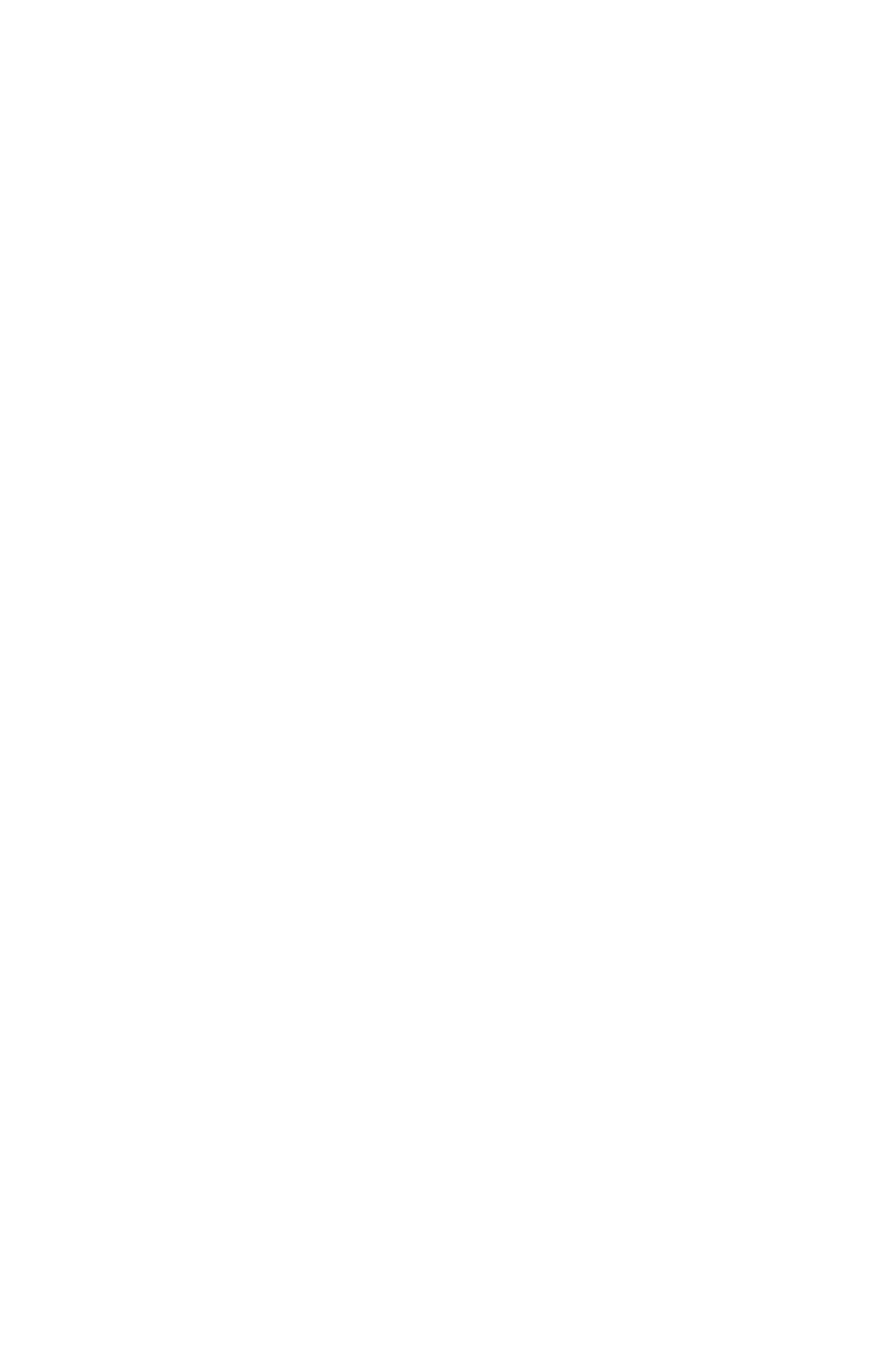# *TABLE OF CONTENTS*

| $Abbreviations \ldots \ldots \ldots \ldots \ldots \ldots \ldots \ldots \ldots \ldots \ldots \ldots 11$ |  |  |  |  |  |  |  |  |  |  |  |  |  |
|--------------------------------------------------------------------------------------------------------|--|--|--|--|--|--|--|--|--|--|--|--|--|
|                                                                                                        |  |  |  |  |  |  |  |  |  |  |  |  |  |

### *Part 1*

### NIGERIAN PROPOSALS *(Only on Companion CD)*

| 1. Muslim Reactions to Christian |                                                                              |
|----------------------------------|------------------------------------------------------------------------------|
|                                  |                                                                              |
| 2. Muslim Proposals and          |                                                                              |
|                                  | Solutions (175 pp.) $\dots \dots \dots \dots \dots \dots \dots$ . Appendix 6 |
| 3. Christian Proposals and       |                                                                              |
|                                  |                                                                              |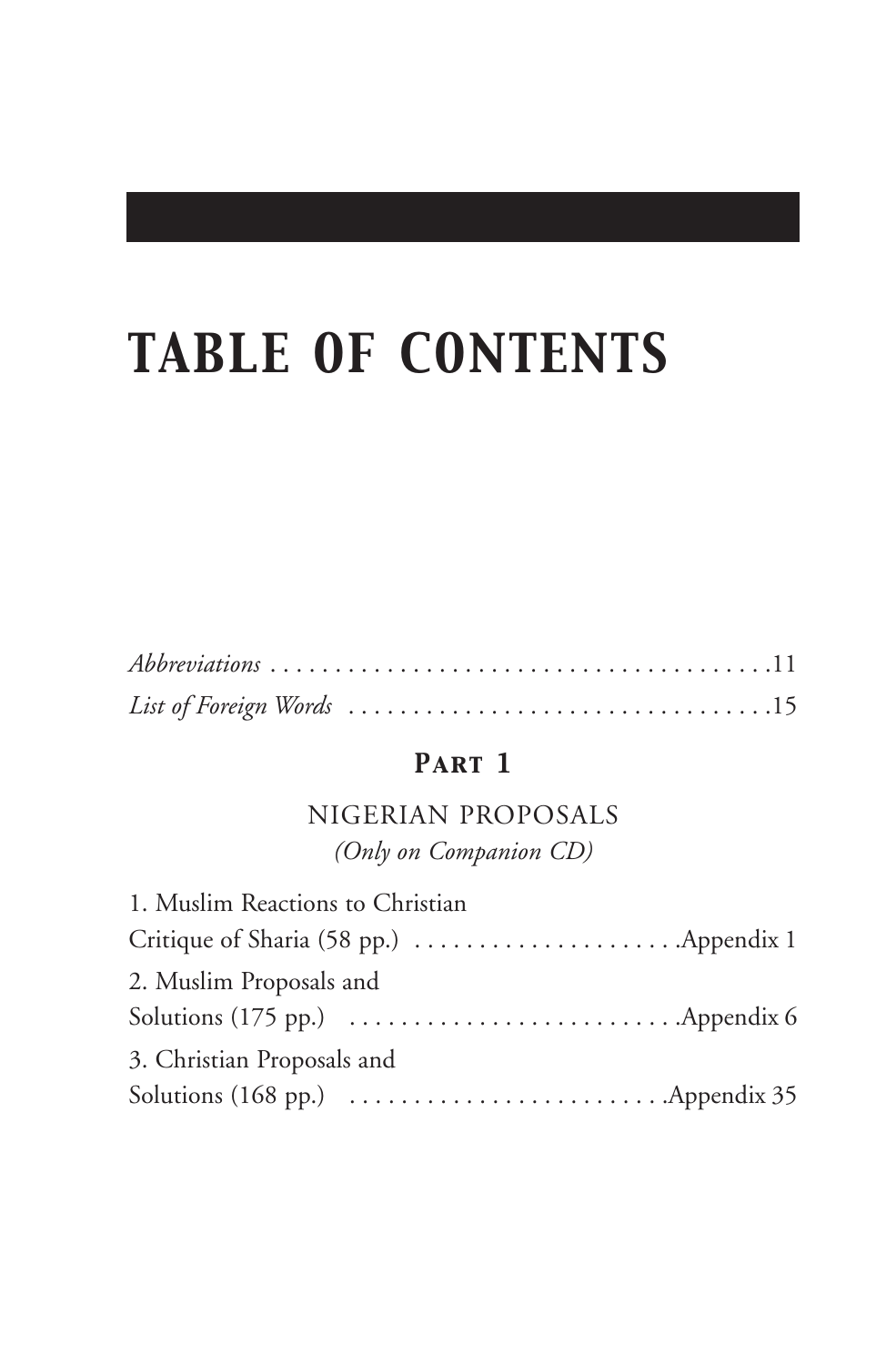### *Part 2*

### BOER PARAMETERS

*(In book and on Companion CD)*

| 1. | General Introduction 17                       |
|----|-----------------------------------------------|
| 2. |                                               |
| 3. |                                               |
| 4. |                                               |
| 5. |                                               |
| 6. |                                               |
| 7. | Human Rights and Responsibilities 231         |
| 8. |                                               |
| 9. |                                               |
|    | 10. Sharia and Other Legal Considerations 341 |
|    |                                               |
|    |                                               |
|    |                                               |
|    |                                               |
|    |                                               |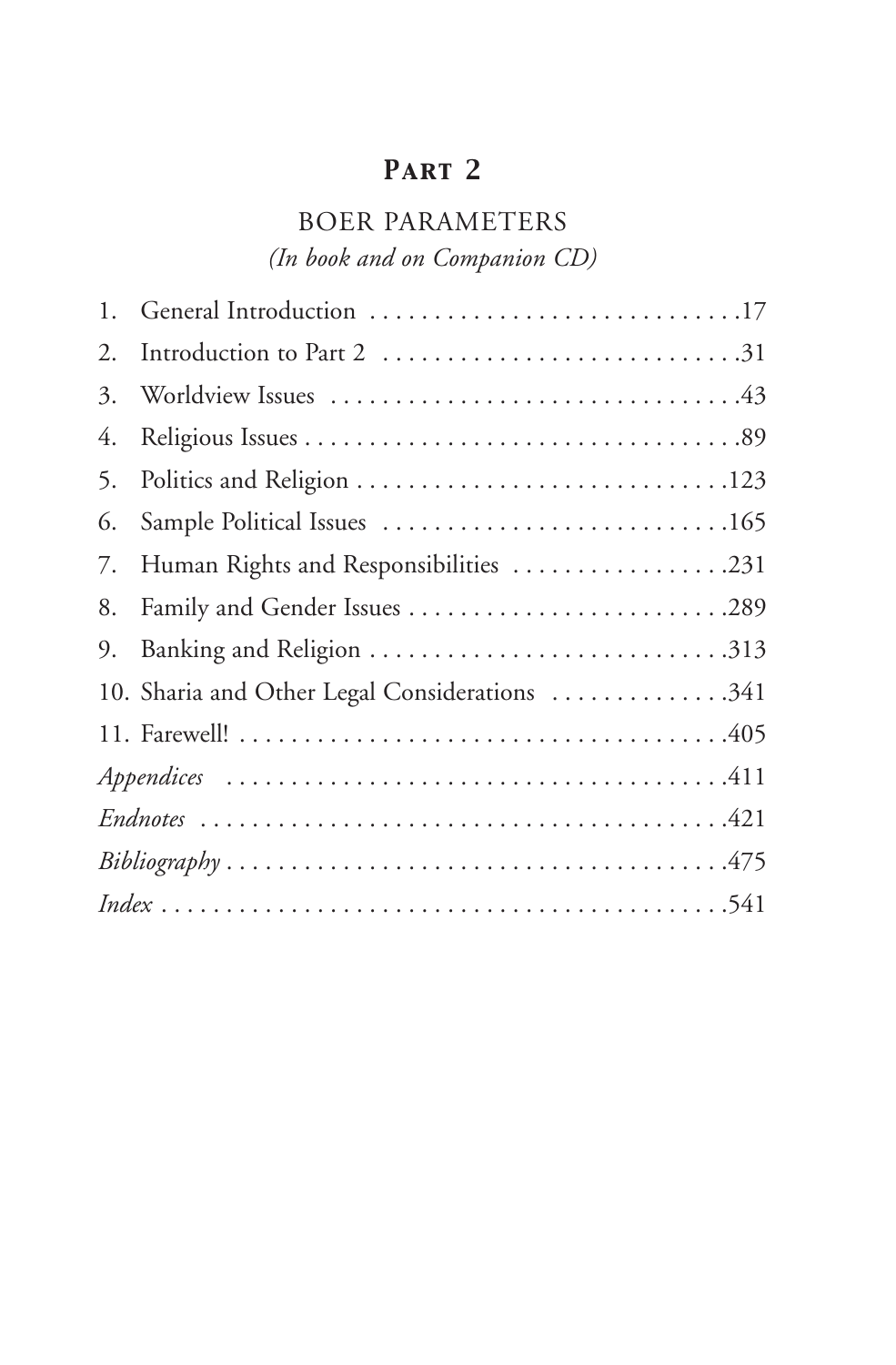# *ABBREVIATIONS*

| Ahmadu Bello University                   |
|-------------------------------------------|
| Arewa Consultative Forum                  |
| African Forum on Religion and Government  |
| African Unification Front                 |
| <b>Attorney General</b>                   |
| Abuja Mirror                              |
| Association of Nigerians Abroad           |
| African Traditional Religion              |
| After Zamfara (Sharia Declaration), 1999  |
| <b>British Broadcasting Corporation</b>   |
| Bureau for Islamic Propagation            |
| Bayero University, Kano                   |
| Before Zamfara (Sharia Declaration), 1999 |
| <b>Constituent Assembly</b>               |
| Christian Association of Nigeria          |
| Canadian Broadcasting Corporation         |
| Christian Courier                         |
|                                           |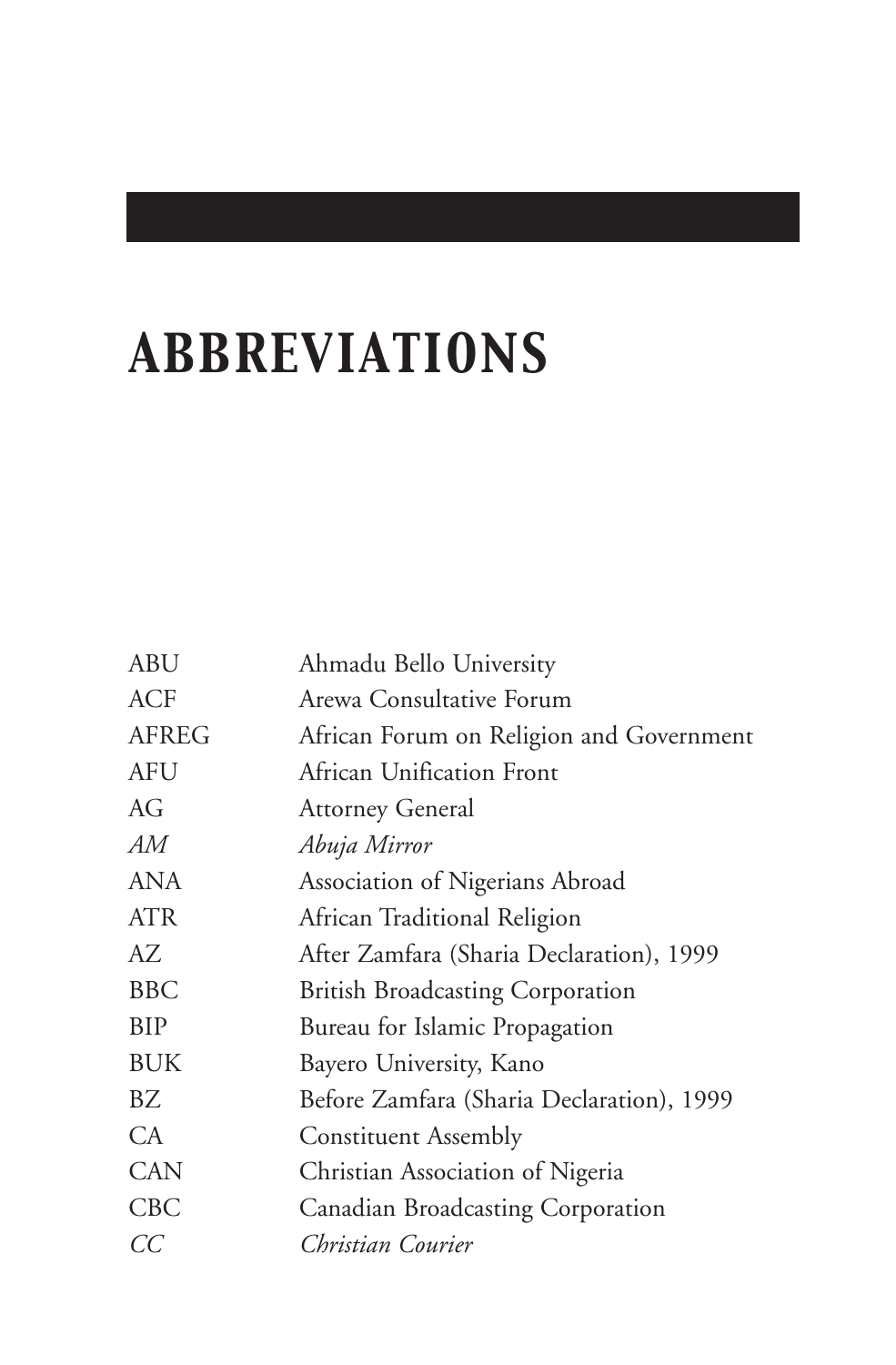12 *Studies in Christian–Muslim Relations*

| CCC           | <b>Committee of Concerned Citizens</b>              |
|---------------|-----------------------------------------------------|
| CCD           | Companion CD                                        |
| <b>CHAN</b>   | Christian Health Association of Nigeria             |
| <b>CISA</b>   | Catholic Information Service to Africa              |
| <b>CNCEIR</b> | Church of Norway Council on Ecumenical and          |
|               | <b>International Relations</b>                      |
| <b>CNO</b>    | Christians of Northern Origin                       |
| <b>COCIN</b>  | Church of Christ in Nigeria                         |
| CPJ           | Citizens for Public Justice                         |
| <b>CRK</b>    | Christian Religious Knowledge                       |
| c.s.          | cum sui-Latin for "his colleagues" or "the likes of |
|               | him"                                                |
| CT            | Christianity Today                                  |
| DI            | Daily Independent                                   |
| DS            | Daily Sun                                           |
| DT            | Daily Trust                                         |
| D/Triumph     | Daily Triumph                                       |
| <b>ECWA</b>   | Evangelical Churches of West Africa                 |
| $Ed(s)$ .     | Editor(s)                                           |
| <b>EFCC</b>   | Economic and Financial Crimes Commission            |
| EYN           | Ekklesiyar 'Yan'uwan Nijeriya                       |
|               | Church of the Brethren Nigeria                      |
| FG            | <b>Federal Government</b>                           |
| <b>FMG</b>    | Federal Military Government                         |
| <b>GTFK</b>   | Gaskiya Ta Fi Kwabo                                 |
| <b>ICN</b>    | Islamic Council of Norway                           |
| <b>ICS</b>    | Institute of Church and Society                     |
| <b>IDB</b>    | Islamic Development Bank                            |
| <i>IGPB</i>   | Inter-Gender Peace Bulletin                         |
| <b>ILM</b>    | Islamic Liberation Movement                         |
| <b>IMC</b>    | <b>Interfaith Mediation Centre</b>                  |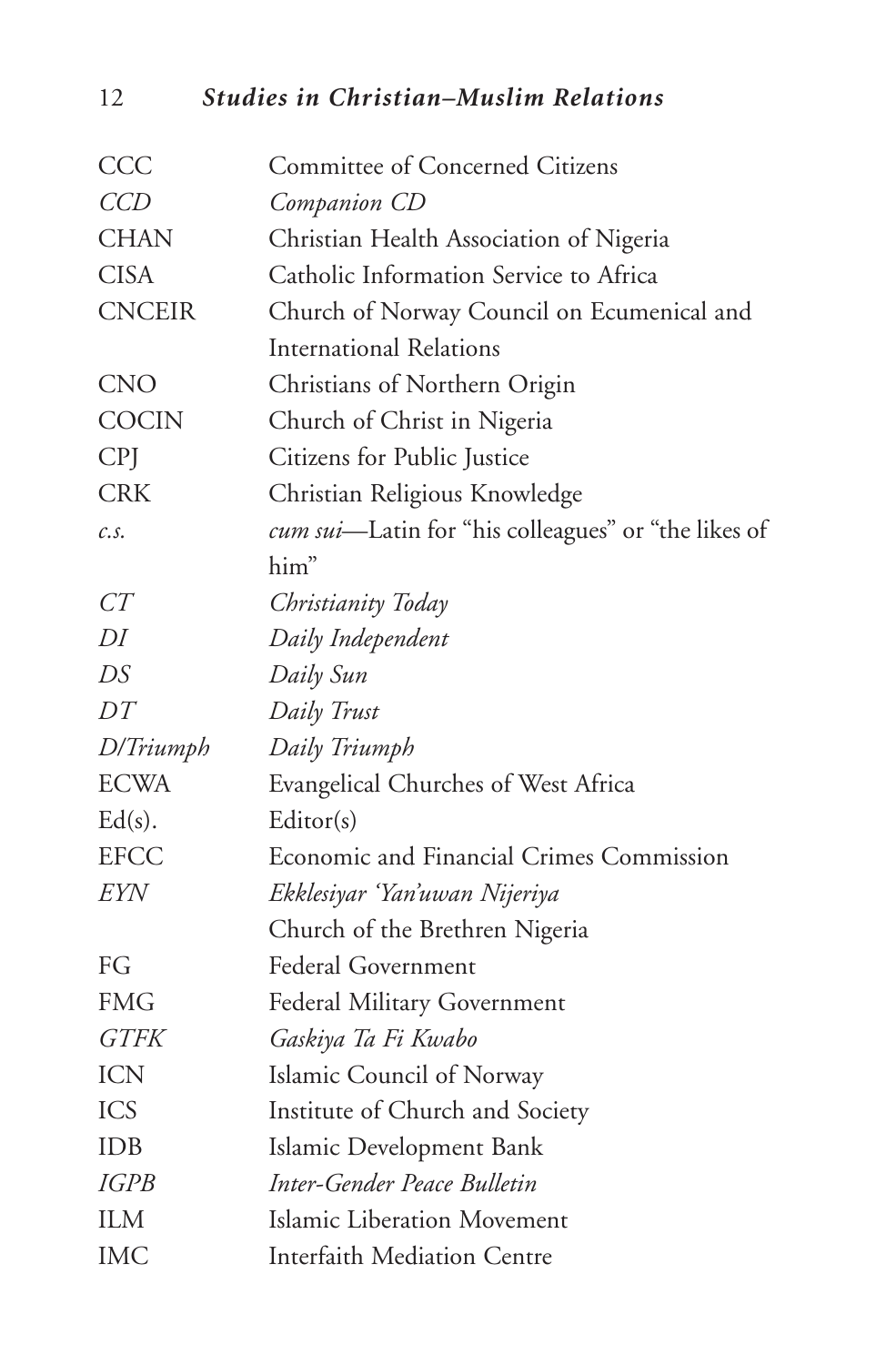### *Abbreviations* 13

| <b>IMF</b>      | International Monetary Fund                 |
|-----------------|---------------------------------------------|
| Inter-Gender    | International Centre for Gender and Social  |
|                 | Research                                    |
| <b>IRK</b>      | Islamic Religious Knowledge                 |
| <b>JETS</b>     | Jos ECWA Theological Seminary               |
| JNI             | Jama'tul Nasril Islam                       |
| <b>JPRM</b>     | Justice, Peace & Reconciliation Movement    |
| <b>JYIO</b>     | Joint Youth Islamic Organizations           |
| <b>KASIPAN</b>  | Kaduna State Indigenous Pastors Network     |
| <b>KMYCF</b>    | Kano Muslim Youths Consultative Forum       |
| LG(A/C)         | Local Government (Area/Council)             |
| МB              | Middle Belt                                 |
| <b>MCC</b>      | Mennonite Central Committee                 |
| <b>MCC</b>      | Muslim Canadian Congress                    |
| <b>MFR</b>      | Member of the Federal Republic              |
| <b>MSS</b>      | Muslim Students Society                     |
| <b>NACMUMRE</b> | Nigerian Association of Christian-Muslim    |
|                 | <b>Mutual Relations</b>                     |
| NC              | National Concord                            |
| <b>NCSCP</b>    | National Conference on Sharia and           |
|                 | <b>Constitutional Process</b>               |
| n.d.            | no date of publication provided (for        |
|                 | Bibliography)                               |
| <b>NIREC</b>    | Nigeria Inter-Religious Council             |
| NN              | New Nigerian                                |
| n.p.            | No place of publication provided (for       |
|                 | Bibliography)                               |
| <b>NPF</b>      | Nigerian Police Force                       |
| <b>NPRC</b>     | National Political Reforms Conference       |
| NS              | Nigeria Standard                            |
| <b>NSCIA</b>    | Nigeria Supreme Council for Islamic Affairs |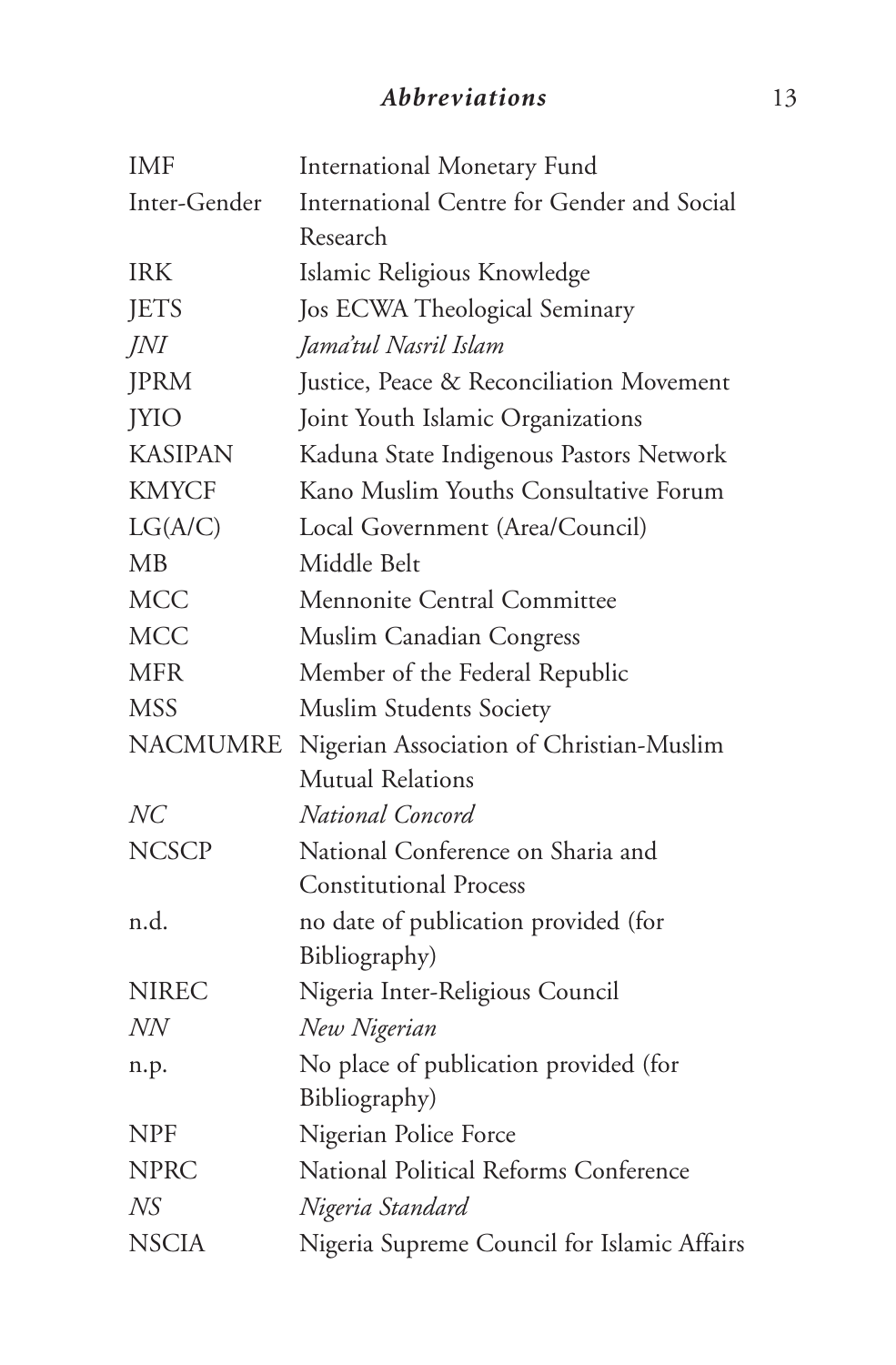### 14 *Studies in Christian–Muslim Relations*

| <b>NSE</b>   | Nigerian Stock Exchange                          |
|--------------|--------------------------------------------------|
| <b>NUJ</b>   | Nigerian Union of Journalists                    |
| <b>NYSC</b>  | National Youth Service Corps                     |
| <b>OIC</b>   | Organisation of Islamic Conference               |
| PC           | Political(ly) correct(ness)                      |
| <b>PFN</b>   | Pentecostal Fellowship of Nigeria                |
| PROCMURA     | Project for Christian-Muslim Relations in Africa |
| <b>RCC</b>   | Roman Catholic Church                            |
| <b>SCIA</b>  | Supreme Council of Islamic Affairs               |
| SSS          | <b>State Security Service</b>                    |
| <b>TCNN</b>  | Theological College of Northern Nigeria          |
| TD           | ThisDay                                          |
| $\cal{TW}$   | This Week                                        |
| <b>UBE</b>   | Universal Basic Education                        |
| <b>UGCAN</b> | United Gospel Churches Association of Nigeria    |
| Unijos/UJ    | University of Jos                                |
| <b>VOA</b>   | Voice of America                                 |
| VS           | Vancouver Sun                                    |
| <b>WB</b>    | World Bank                                       |
| <b>WCC</b>   | World Council of Churches                        |
| WT           | Weekly Trust                                     |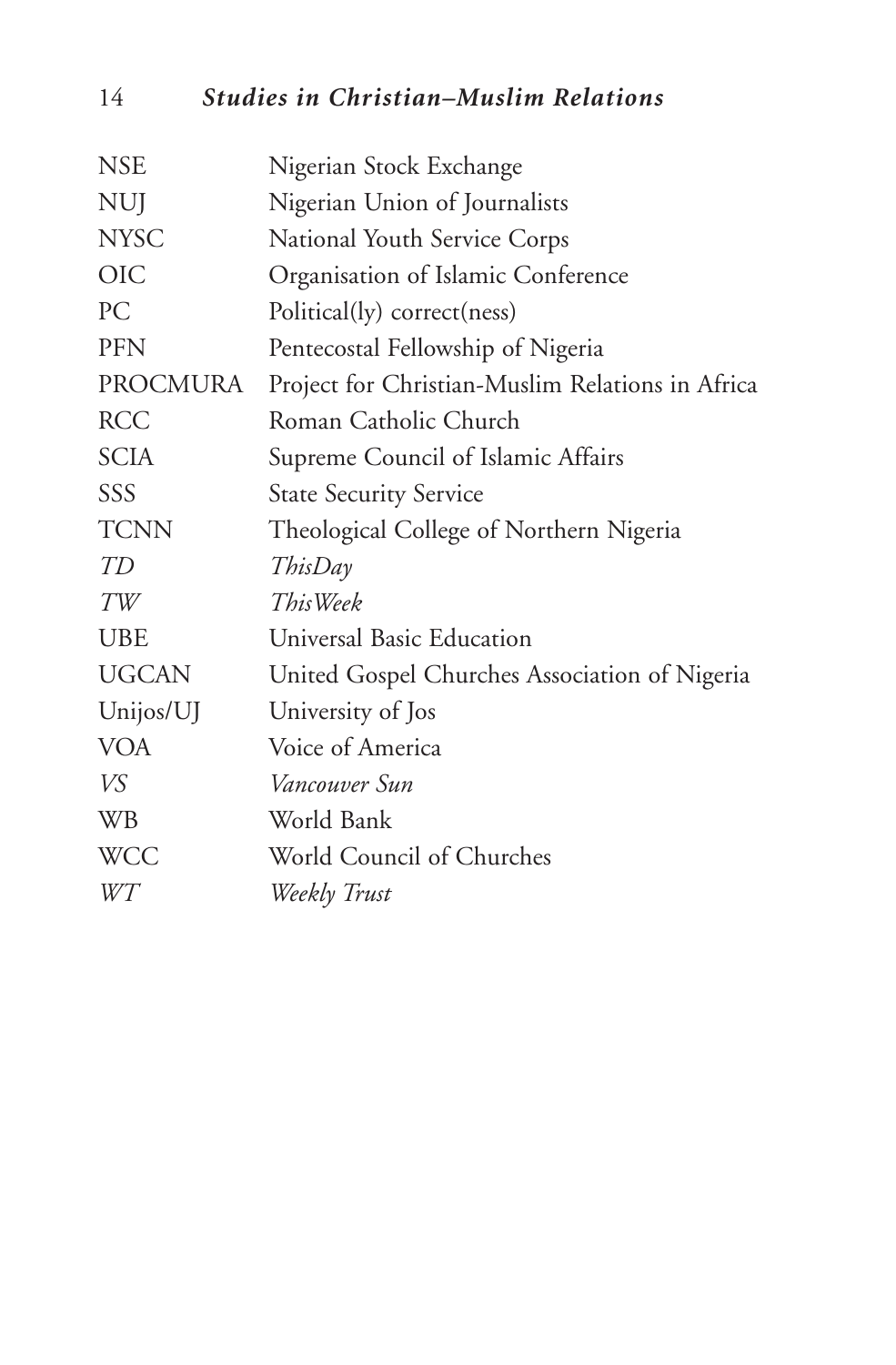# *FOREIGN WORDS*

These words are either Arabic or Hausa terms, most of which have been adapted from Arabic. Their meaning in Hausa may have shifted somewhat from the original Arabic.

| Alkali(ai)   | Judge(s)                                          |
|--------------|---------------------------------------------------|
| Burqah       | Dress covering a woman totally                    |
| Dar-el-Harb  | The House of War                                  |
| Dar-el-Islam | The House of Islam or Peace                       |
| Da'wa        | The duty and task of propagating Islam            |
| Dhimmi       | Christians and/or Jews in a Muslim society        |
|              | ascribed secondary status according to a covenant |
|              | made with Muslim authorities, usually under       |
|              | duress.                                           |
| Hadith       | Traditions about the Prophet                      |
| Hajj         | Pilgrimage                                        |
| Hijab        | Headscarf                                         |
| Hishbah      | Government-appointed religious police (Kano)      |